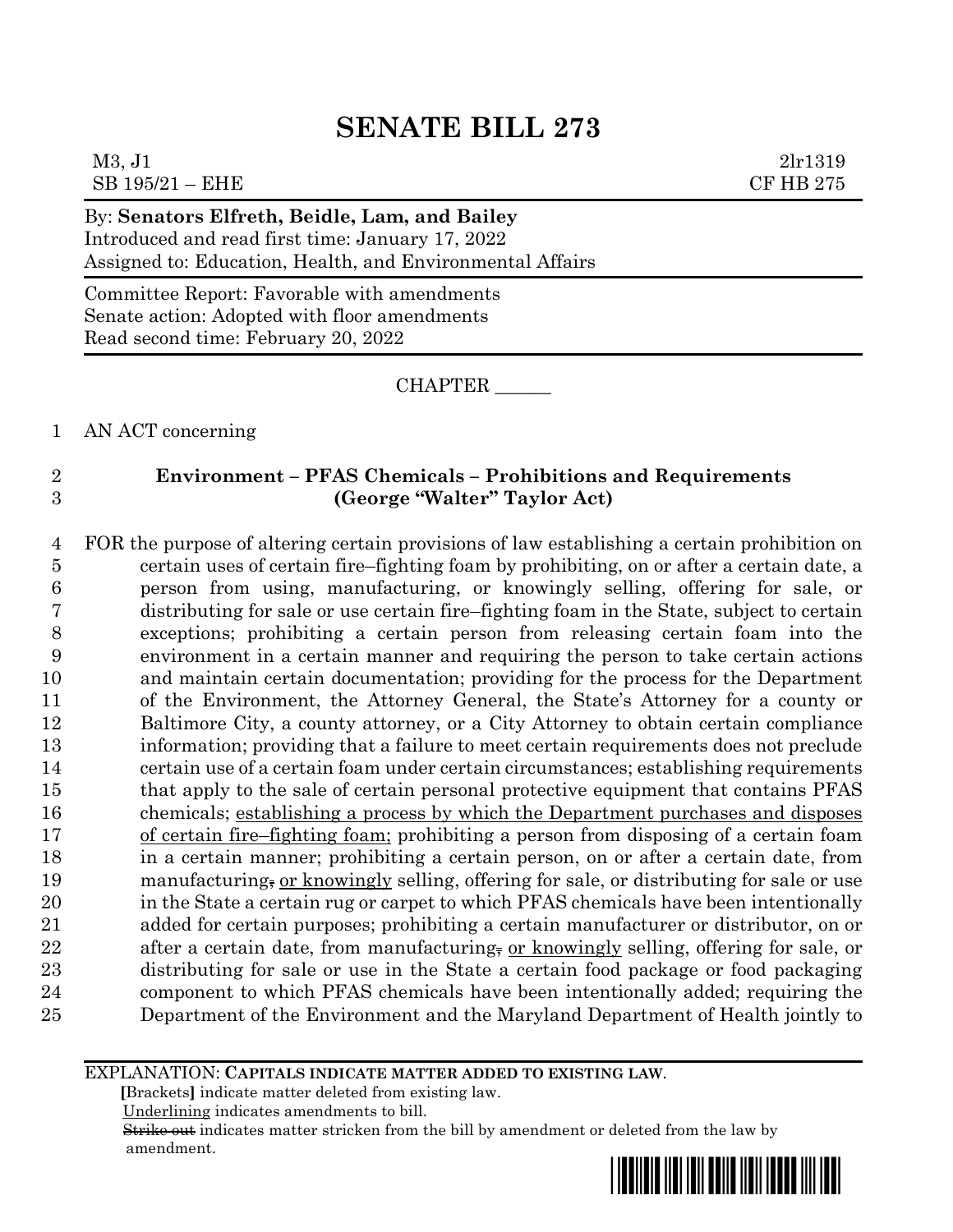- prepare, in coordination with certain entities, and submit to the General Assembly a certain PFAS Action Plan; and generally relating to PFAS chemicals.
- BY repealing and reenacting, with amendments,
- Article Environment
- Section 6–1601 and 6–1603
- Annotated Code of Maryland
- (2013 Replacement Volume and 2021 Supplement)
- BY repealing
- Article Environment
- Section 6–1602 and 6–1604
- Annotated Code of Maryland
- (2013 Replacement Volume and 2021 Supplement)
- BY adding to
- Article Environment
- Section 6–1602, 6–1604, and 6–1604.1
- Annotated Code of Maryland
- (2013 Replacement Volume and 2021 Supplement)
- BY repealing and reenacting, without amendments,
- Article Environment
- Section 6–1605
- Annotated Code of Maryland
- (2013 Replacement Volume and 2021 Supplement)
- BY repealing and reenacting, with amendments,
- Article Environment
- Section 9–1901 through 9–1905
- Annotated Code of Maryland
- (2014 Replacement Volume and 2021 Supplement)

### SECTION 1. BE IT ENACTED BY THE GENERAL ASSEMBLY OF MARYLAND, That the Laws of Maryland read as follows:

### **Article – Environment**

- 6–1601.
- (a) In this subtitle the following words have the meanings indicated.

 (b) "Class B fire–fighting foam" **OR "FOAM"** means a foam designed for flammable liquid fire.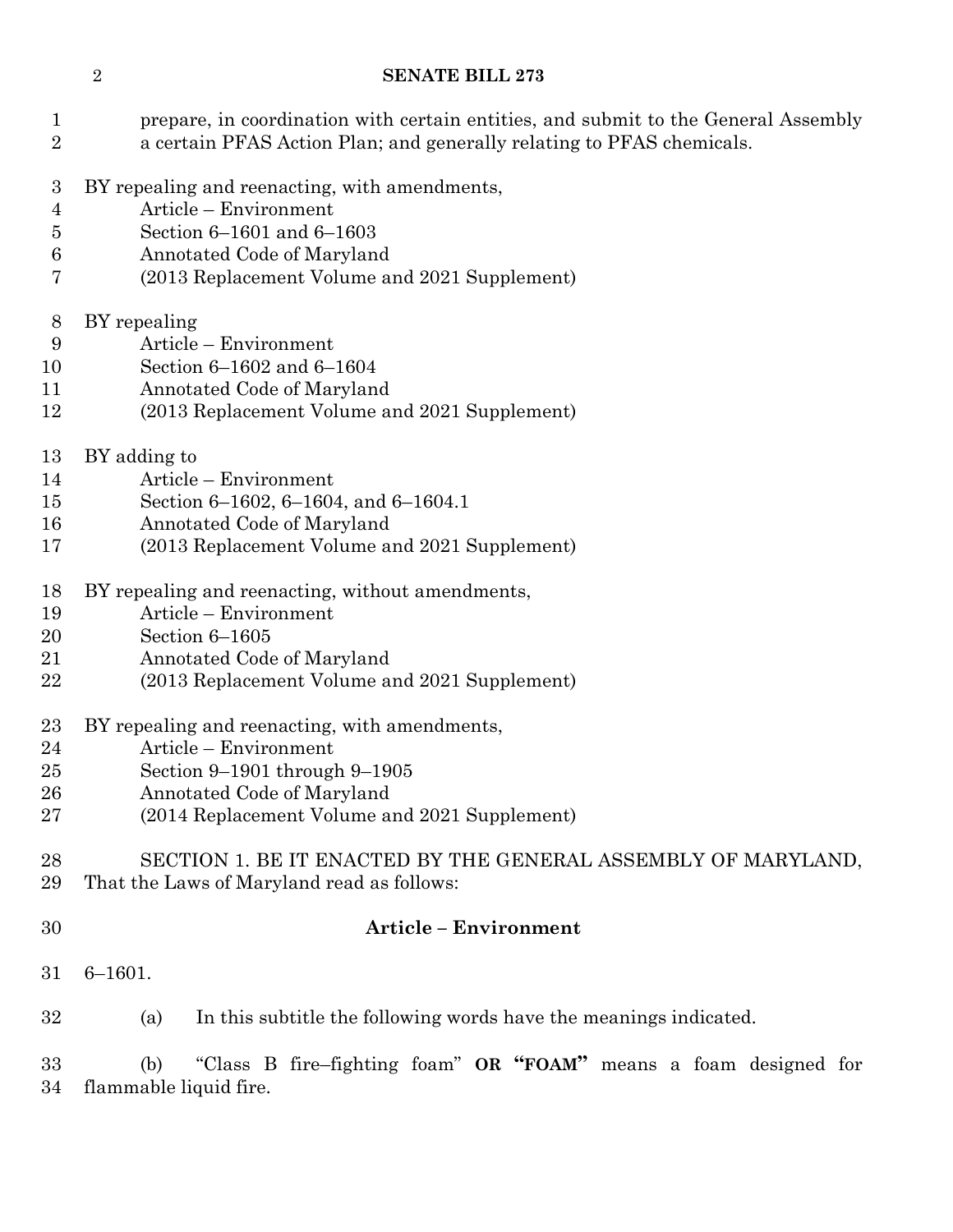**(C) "INTENTIONALLY ADDED" MEANS THE ACT OF DELIBERATELY USING A CHEMICAL IN THE FORMATION OF A PRODUCT WHERE THE CHEMICAL'S CONTINUED PRESENCE IS DESIRED IN THE PRODUCT TO PROVIDE A SPECIFIC CHARACTERISTIC.**

 **(D) "PERSONAL PROTECTIVE EQUIPMENT" MEANS ITEMS DESIGNED, INTENDED, OR MARKETED TO BE WORN BY FIRE–FIGHTING PERSONNEL IN THE PERFORMANCE OF THEIR FIRE AND RESCUE ACTIVITIES, INCLUDING JACKETS, PANTS, SHOES, GLOVES, HELMETS, AND RESPIRATORY EQUIPMENT.**

 **[**(c)**] (E)** "PFAS chemicals" means**, WHEN USED IN FIRE–FIGHTING AGENTS, FIRE–FIGHTING EQUIPMENT, FOOD PACKAGING, AND RUGS AND CARPETS,** a class of fluorinated organic chemicals that**[**:

 (1) Contain**] CONTAIN** at least one fully fluorinated carbon atom, including perfluoroalkyl and polyfluoroalkyl substances**[**; and

 (2) Are designed to be fully functional in Class B fire–fighting foam formulations**]**.

 **(F) "RUG OR CARPET" MEANS A THICK FABRIC USED TO COVER A FLOOR, INCLUDING:**

- **(1) COMMERCIAL OR RESIDENTIAL BROADLOOM CARPET; AND**
- **(2) A PAD OR AN UNDERLAYMENT USED IN CONJUNCTION WITH A CARPET.**
- **(G) "TERMINAL" MEANS:**

 **(1) A BULK LIQUID STORAGE FACILITY EXCLUSIVELY ENGAGED IN THE MERCHANT WHOLESALE DISTRIBUTION OF PETROLEUM PRODUCTS, INCLUDING LIQUEFIED PETROLEUM GAS, THAT CONTAINS AT LEAST ONE STORAGE TANK CONTAINING PETROLEUM PRODUCTS WITH A SURFACE AREA OF 120 SQUARE METERS OR GREATER; OR**

# **(2) A FACILITY ENGAGED IN THE DISTRIBUTION OF CRUDE PETROLEUM FROM EXTRACTION OR PROCESSING FACILITIES THAT INCLUDES AT LEAST ONE STORAGE TANK CONTAINING CRUDE PETROLEUM WITH A SURFACE AREA OF 120 SQUARE METERS OR GREATER.**

**[**6–1602.

 (a) This subtitle does not apply to fire–fighting foams used at the Baltimore–Washington International Thurgood Marshall Airport.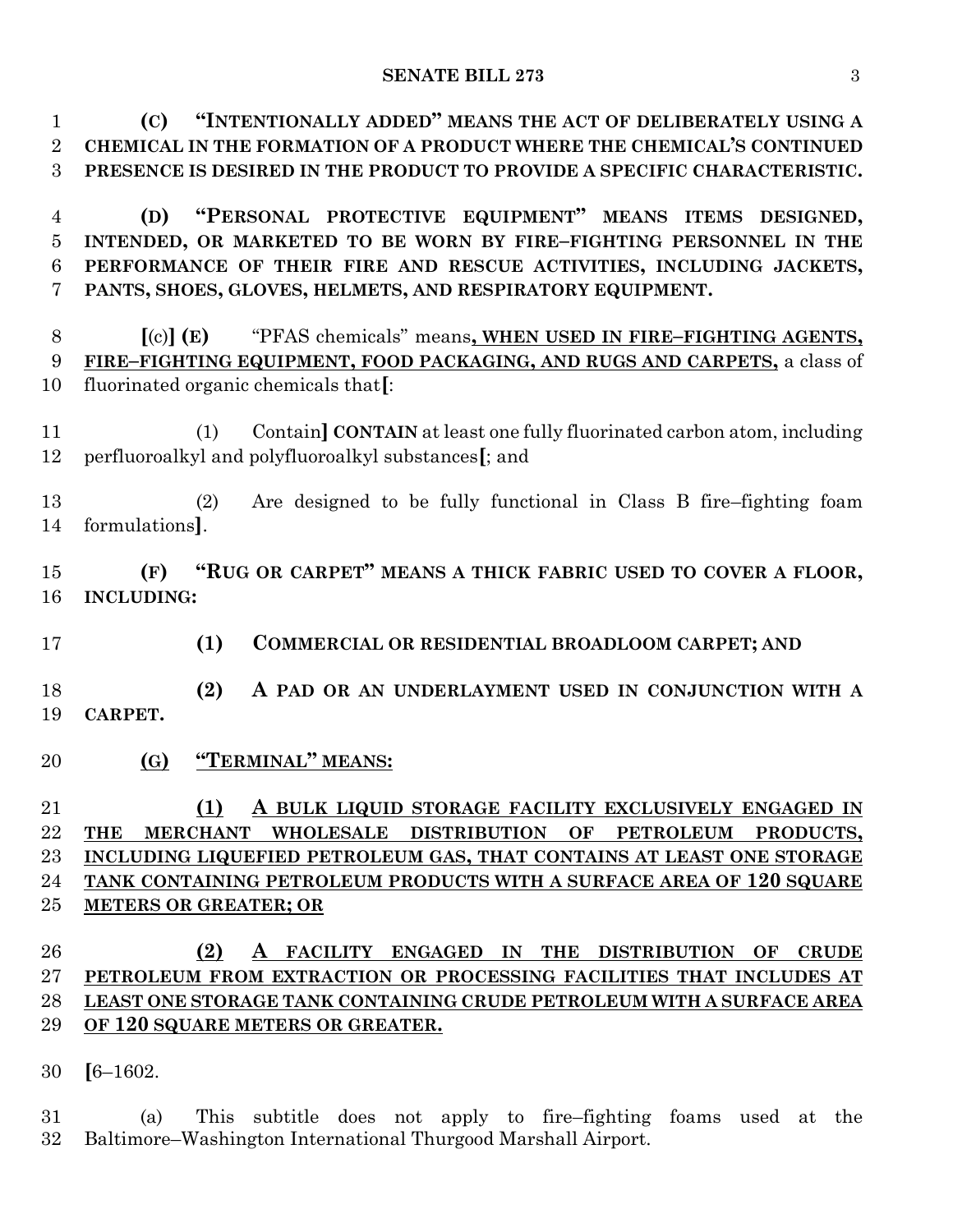| <b>SUBTITLE.</b>                                                                                                                                                                                                                                                                                                                                                     |
|----------------------------------------------------------------------------------------------------------------------------------------------------------------------------------------------------------------------------------------------------------------------------------------------------------------------------------------------------------------------|
| $6 - 1603.$                                                                                                                                                                                                                                                                                                                                                          |
| [On or after October 1, 2021,] EXCEPT AS PROVIDED IN SUBSECTION<br>(A)<br>SUBSECTIONS (B) AND (C) OF THIS SECTION, ON OR AFTER JANUARY 1, 2023, 2024,<br>A PERSON MAY NOT USE, MANUFACTURE, OR KNOWINGLY SELL, OFFER FOR SALE,<br>OR DISTRIBUTE FOR SALE OR USE Class B fire-fighting foam that contains intentionally<br>added PFAS chemicals [may not be used for: |
| Testing purposes, including calibration testing, conformance testing,<br>(1)<br>and fixed-system testing unless:                                                                                                                                                                                                                                                     |
| The use is required by law or by the agency having jurisdiction<br>(i)<br>over the testing facility; and                                                                                                                                                                                                                                                             |
| The testing facility has implemented appropriate containment,<br>(ii)<br>treatment, and disposal measures to prevent releases of foam into the environment; or                                                                                                                                                                                                       |
| Training purposes] IN THE STATE.<br>(2)                                                                                                                                                                                                                                                                                                                              |
| SUBJECT TO SUBSECTION (C) OF THIS SECTION, A PERSON MAY USE,<br>(B)<br>MANUFACTURE, SELL, OFFER FOR SALE, OR DISTRIBUTE FOR SALE OR USE CLASS B<br>FIRE-FIGHTING FOAM THAT CONTAINS INTENTIONALLY ADDED PFAS CHEMICALS<br>IN THE STATE:                                                                                                                              |
| ON OR BEFORE SEPTEMBER 30, 2024, IF THE FIRE-FIGHTING<br>(1)<br>FOAM WILL BE USED AT AN AIRPORT, A PORT, A REFINERY, OR A CHEMICAL PLANT;<br>ON OR BEFORE DECEMBER 31, 2027, IF THE FIRE-FIGHTING<br>(2)<br>FOAM WILL BE USED AT A TERMINAL; AND                                                                                                                     |
|                                                                                                                                                                                                                                                                                                                                                                      |

**6–1602.**

 (2) The discharge or other use of Class B fire–fighting foam that contains intentionally added PFAS chemicals in emergency fire–fighting or fire prevention operations.**]**

(1) The manufacture, sale, or distribution of Class B fire–fighting foam

(b) This subtitle does not restrict:

that contains intentionally added PFAS chemicals; or

**SENATE BILL 273**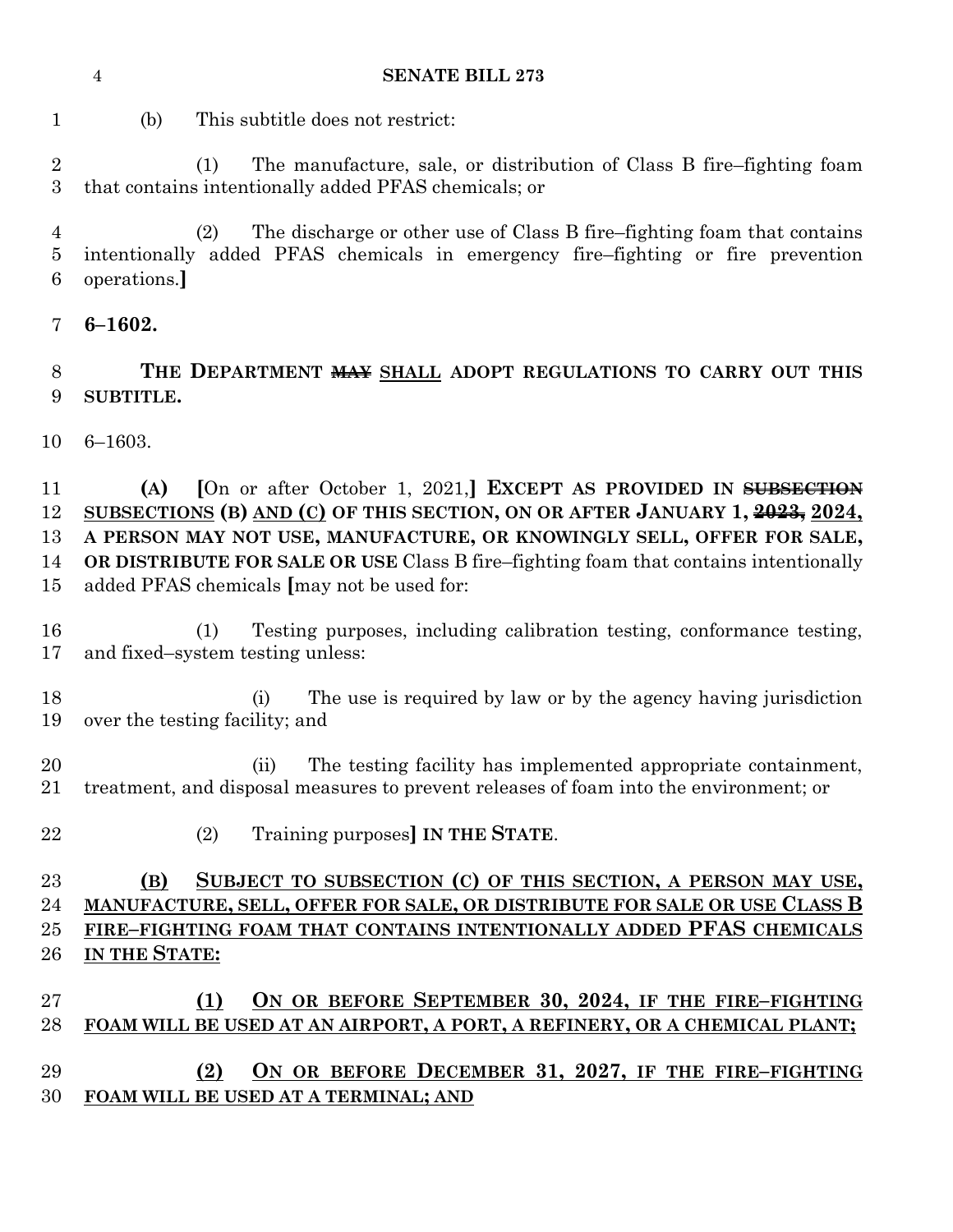**(3) ON OR BEFORE ANY APPLICABLE DATE SPECIFIED IN FEDERAL LAW, IF THE FIRE–FIGHTING FOAM WILL BE USED BY A PERSON THAT IS REQUIRED TO USE CLASS B FIRE–FIGHTING FOAM THAT CONTAINS INTENTIONALLY ADDED PFAS CHEMICALS. (B) (C) (1) A PERSON THAT IS AUTHORIZED UNDER FEDERAL LAW SUBSECTION (B) OF THIS SECTION TO USE CLASS B FIRE–FIGHTING FOAM THAT CONTAINS INTENTIONALLY ADDED PFAS CHEMICALS: (I) MAY NOT RELEASE THE FOAM DIRECTLY INTO THE ENVIRONMENT, INCLUDING THROUGH UNSEALED GROUND, SOAKAGE PITS, WATERWAYS, OR UNCONTROLLED DRAINS; AND (II) SHALL: 1. FULLY CONTAIN ALL RELEASES ON SITE; 2. IMPLEMENT CONTAINMENT MEASURES, INCLUDING BUNDS AND PONDS, THAT ARE CONTROLLED AND IMPERVIOUS TO PFAS CHEMICALS AND DO NOT ALLOW FIREWATER, WASTEWATER, RUNOFF, AND OTHER WASTES TO BE RELEASED INTO THE ENVIRONMENT, INCLUDING SOILS, GROUNDWATER, WATERWAYS, AND STORMWATER; 3. DISPOSE OF ALL FIREWATER, WASTEWATER, RUNOFF, AND OTHER WASTES IN A WAY THAT PREVENTS RELEASES INTO THE ENVIRONMENT; 4. WITHIN 5 DAYS AFTER A RELEASE IN VIOLATION OF ITEM (I) OF THIS PARAGRAPH, REPORT THE RELEASE TO THE DEPARTMENT, INCLUDING INFORMATION ON THE IDENTITY OF THE FOAM, THE QUANTITY USED, THE TOTAL PFAS CONCENTRATION, AND THE FORM OF ANY WASTE THAT CONTAINS PFAS CHEMICALS; AND 5. MAINTAIN DOCUMENTATION ON ANY MEASURES TAKEN UNDER THIS PARAGRAPH. (2) (I) IN INVESTIGATING COMPLIANCE WITH THIS SUBSECTION, THE DEPARTMENT, THE ATTORNEY GENERAL, A STATE'S ATTORNEY FOR A COUNTY OR BALTIMORE CITY, A COUNTY ATTORNEY, OR A CITY ATTORNEY MAY REQUEST DOCUMENTATION MAINTAINED UNDER PARAGRAPH (1) OF THIS SUBSECTION. (II) A PERSON THAT RECEIVES A REQUEST UNDER SUBPARAGRAPH (I) OF THIS PARAGRAPH SHALL PROVIDE THE DOCUMENTATION ON REQUEST.**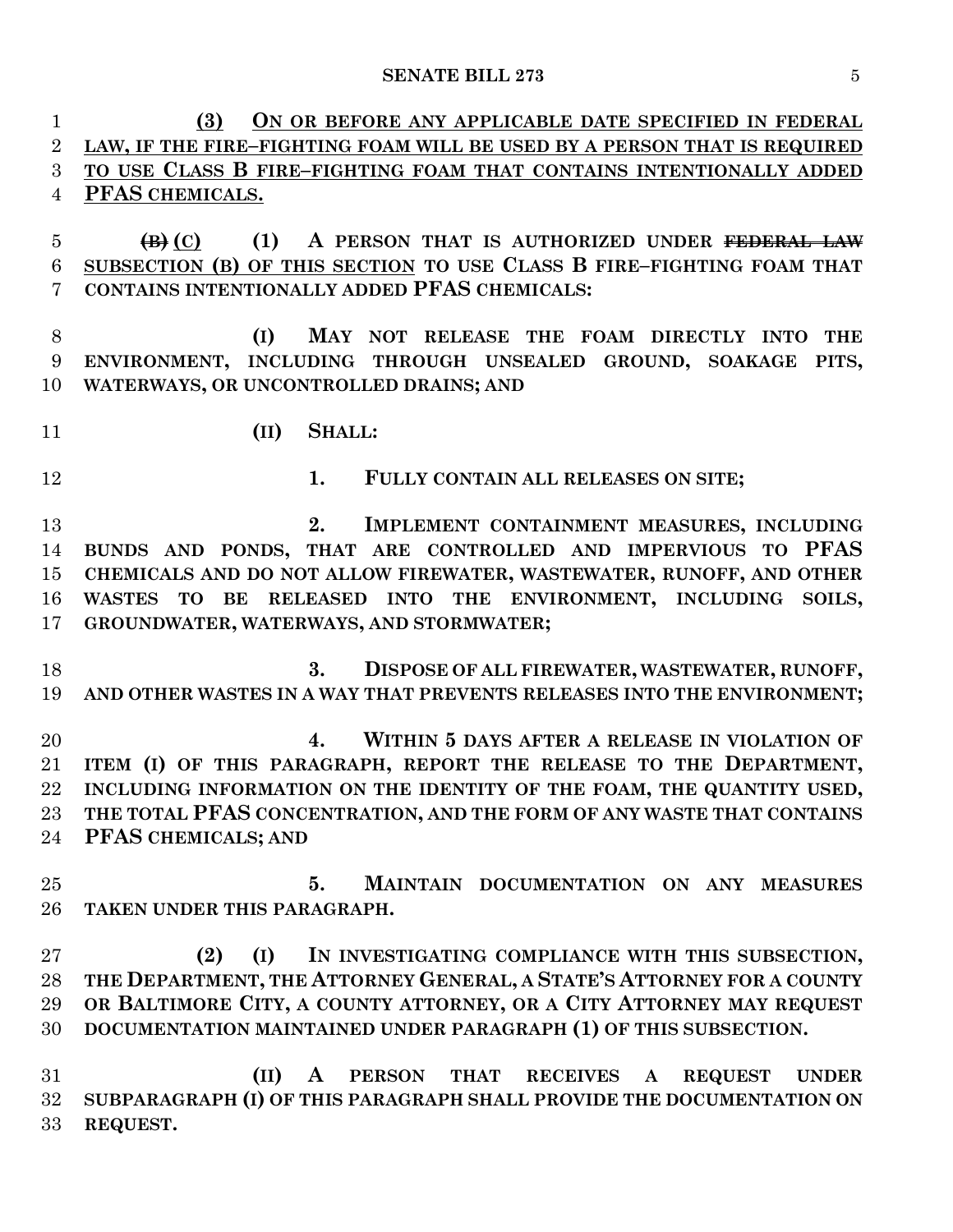**(3) A FAILURE TO MEET THE REQUIREMENTS OF PARAGRAPH (1) OR (2) OF THIS SUBSECTION DOES NOT PRECLUDE THE USE OF CLASS B FIRE–FIGHTING FOAM CONTAINING INTENTIONALLY ADDED PFAS CHEMICALS IF THE FAILURE WAS A RESULT OF FACTORS BEYOND THE CONTROL OF THE PERSON.**

 **(C) (D) (1) IF A PERSON SELLS PERSONAL PROTECTIVE EQUIPMENT FOR FIRE FIGHTING THAT CONTAINS PFAS CHEMICALS IN THE STATE, THE PERSON SHALL PROVIDE WRITTEN NOTICE TO THE PURCHASER AT THE TIME OF THE SALE THAT INCLUDES:**

 **(I) A STATEMENT THAT THE PERSONAL PROTECTIVE EQUIPMENT CONTAINS PFAS CHEMICALS; AND**

 **(II) THE REASON THAT THE PERSONAL PROTECTIVE EQUIPMENT CONTAINS PFAS CHEMICALS.**

 **(2) BOTH THE PERSON SELLING PERSONAL PROTECTIVE EQUIPMENT FOR FIRE FIGHTING THAT CONTAINS PFAS CHEMICALS AND THE PURCHASER OF THE PERSONAL PROTECTIVE EQUIPMENT SHALL RETAIN THE NOTICE UNDER PARAGRAPH (1) OF THIS SUBSECTION FOR AT LEAST 3 YEARS AFTER THE DATE OF THE SALE.**

 **(E) (1) ON REQUEST OF A FIRE DEPARTMENT IN THE STATE, THE DEPARTMENT SHALL PURCHASE FROM THE FIRE DEPARTMENT CLASS B FIRE–FIGHTING FOAM THAT CONTAINS INTENTIONALLY ADDED PFAS CHEMICALS FOR THE PRICE THAT THE FIRE DEPARTMENT PAID WHEN IT PURCHASED THE FIRE–FIGHTING FOAM.**

 **(2) THE DEPARTMENT SHALL DISPOSE OF FIRE–FIGHTING FOAM PURCHASED UNDER THIS SUBSECTION IN A MANNER CONSISTENT WITH THIS SUBTITLE.**

## **(3) FOR FISCAL YEAR 2024, THE GOVERNOR SHALL INCLUDE IN THE ANNUAL BUDGET BILL AN APPROPRIATION OF \$500,000 TO THE DEPARTMENT FOR THE PURPOSE OF PURCHASING FIRE–FIGHTING FOAM UNDER THIS SECTION.**

**[**6–1604.

Nonfluorinated training foam shall be used for purposes of fire–fighting training.**]**

**6–1604.**

 **A PERSON MAY NOT DISPOSE OF A CLASS B FIRE–FIGHTING FOAM THAT CONTAINS INTENTIONALLY ADDED PFAS CHEMICALS:**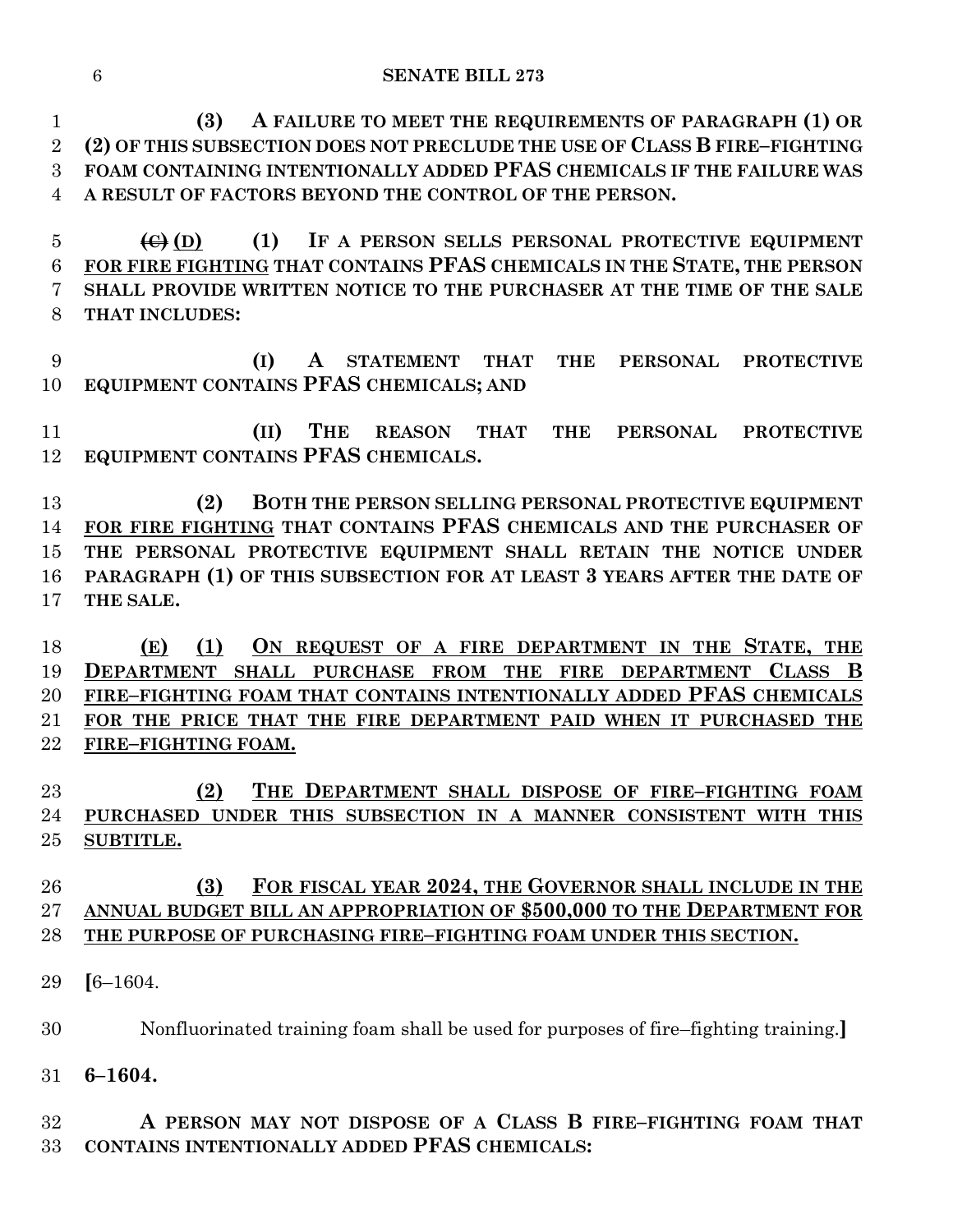**(1) USING INCINERATION, INCLUDING BY BURNING, COMBUSTION, PYROLYSIS, GASIFICATION, THERMAL OXIDATION, ACID RECOVERY FURNACE OR OXIDIZER, ORE ROASTER, CEMENT KILN, LIGHTWEIGHT AGGREGATE KILN, INDUSTRIAL FURNACE BOILER, AND PROCESS HEATER; OR**

**(2) IN A LANDFILL.**

**6–1604.1.**

 **(A) THIS SECTION DOES NOT APPLY TO THE SALE OR RESALE OF A USED RUG OR CARPET.**

 **(B) ON OR AFTER JANUARY 1, 2023, 2024, A PERSON MAY NOT MANUFACTURE, MANUFACTURE OR KNOWINGLY SELL, OFFER FOR SALE, OR DISTRIBUTE FOR SALE OR USE IN THE STATE A RUG OR CARPET TO WHICH PFAS CHEMICALS HAVE BEEN INTENTIONALLY ADDED.**

 **(C) (1) A PERSON THAT MANUFACTURES, SELLS, OFFERS FOR SALE, OR DISTRIBUTES MANUFACTURES A RUG OR CARPET FOR SALE OR USE IN THE STATE A RUG OR CARPET SHALL ESTABLISH A CERTIFICATE OF COMPLIANCE TO ATTEST THAT THE RUG OR CARPET IS IN COMPLIANCE WITH THE REQUIREMENTS OF THIS SECTION.**

 **(2) WITHIN 30 DAYS AFTER A REQUEST BY THE DEPARTMENT, A PERSON SHALL PROVIDE THE CERTIFICATE OF COMPLIANCE ESTABLISHED UNDER PARAGRAPH (1) OF THIS SUBSECTION TO THE DEPARTMENT.**

- 6–1605.
- 22 A person who violates this subtitle is subject to:
- (1) For a first violation, a civil penalty not exceeding \$500; and

(2) For a second or subsequent violation, a civil penalty not exceeding

- \$1,000.
- 9–1901.
- (a) In this subtitle the following words have the meanings indicated.
- (b) "Distributor" means any person that:
- (1) Sells a packaged product to a retailer; or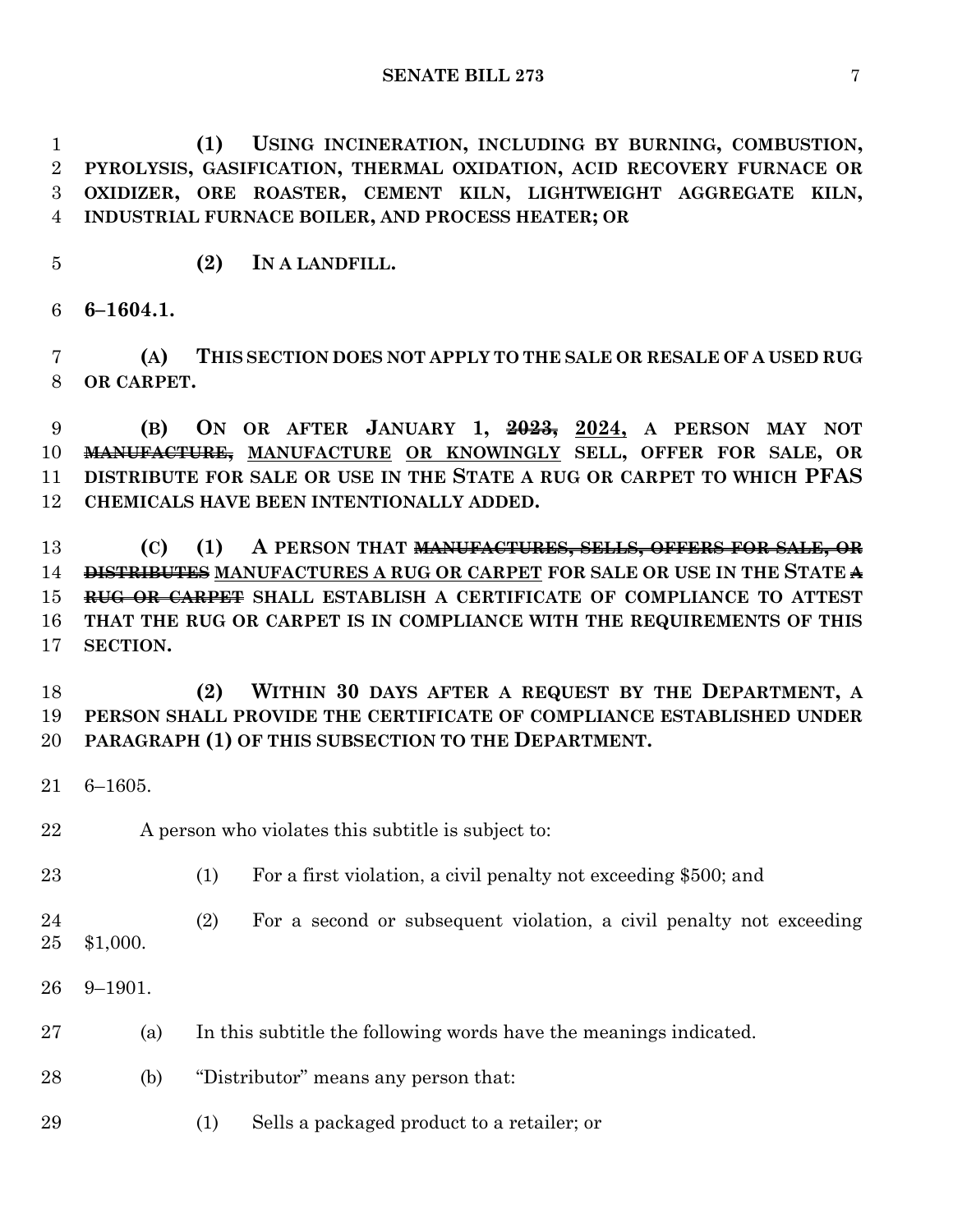**SENATE BILL 273** (2) Receives a shipment or consignment of, or in any other manner acquires, packaged products for distribution to a retailer for: (i) Sale to a consumer; or (ii) Promotional purposes. **(C) "FOOD PACKAGE" MEANS A PACKAGE THAT IS DESIGNED AND INTENDED FOR DIRECT FOOD CONTACT, INCLUDING: (1) A FOOD OR BEVERAGE PRODUCT THAT IS CONTAINED IN A FOOD PACKAGE OR TO WHICH A FOOD PACKAGE IS APPLIED; (2) A PACKAGING COMPONENT OF A FOOD PACKAGE; AND (3) PLASTIC DISPOSABLE GLOVES USED IN COMMERCIAL OR INSTITUTIONAL FOOD SERVICE. (D) "INTENTIONALLY ADDED" MEANS THE ACT OF DELIBERATELY USING A CHEMICAL IN THE FORMATION OF A PACKAGE OR PACKAGING COMPONENT WHEN THE CHEMICAL'S CONTINUED PRESENCE IS DESIRED IN THE FINAL PACKAGE OR PACKAGING COMPONENT TO PROVIDE A SPECIFIC CHARACTERISTIC. [**(c)**] (E)** (1) "Manufacturer" means any person that manufactures a package or packaging component. (2) "Manufacturer" includes any person that sells a package or packaging component to a distributor. **[**(d)**] (F)** (1) "Package" means a container used to market, protect, or handle a product. (2) "Package" includes: (i) A unit package, an intermediate package, and a shipping container as defined by the American Society for Testing and Materials; and (ii) An unsealed receptacle such as a carrying case, crate, cup, pail, rigid foil or other tray, wrap, wrapping film, bag, and tub. **[**(e)**] (G)** (1) "Packaging component" means any individual assembled part of a package. (2) "Packaging component" includes any interior or exterior blocking, bracing, cushioning, weatherproofing, coating, closure, label, ink, dye, pigment, adhesive, or any other additive.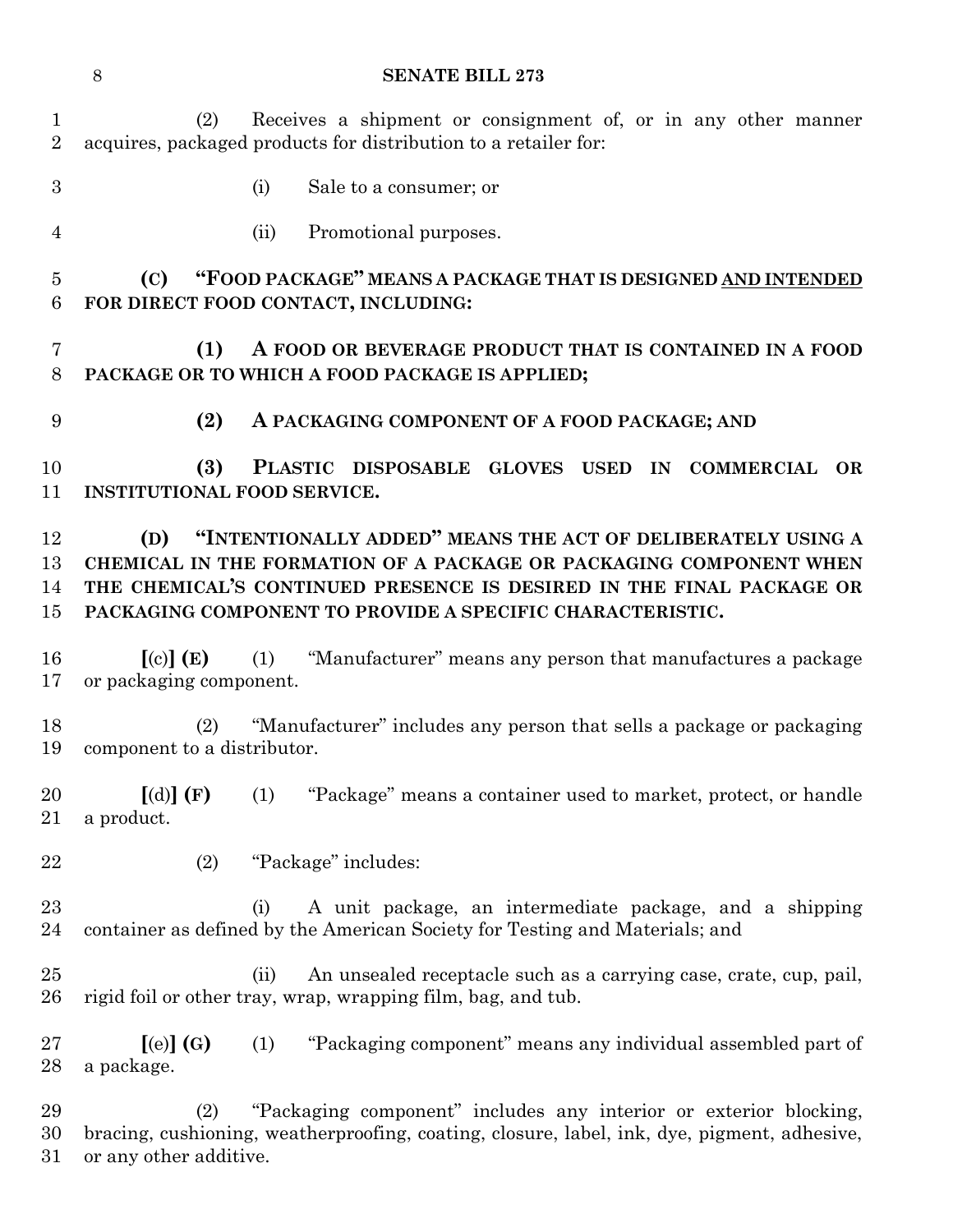(3) "Packaging component" does not include any package or packaging component that contains cadmium and is intended for reuse more than 5 times.

# **(H) "PFAS CHEMICALS" MEANS A CLASS OF FLUORINATED ORGANIC CHEMICALS THAT CONTAIN AT LEAST ONE FULLY FLUORINATED CARBON ATOM, INCLUDING PERFLUOROALKYL AND POLYFLUOROALKYL SUBSTANCES.**

9–1902.

 (a) Except as provided in §§ 9–1903 and 9–1904 of this subtitle, on or after July 1, 1993, a manufacturer or distributor may not sell or offer for sale or for promotional purposes any package or packaging component or any product in a package or packaging component to which any of the following was intentionally added during manufacture or distribution:

- (1) Lead;
- (2) Cadmium;
- (3) Mercury; or
- (4) Hexavalent chromium.

 (b) The sum of the concentration levels of lead, cadmium, mercury, and hexavalent chromium incidentally present in a package or packaging component may not exceed:

- (1) By July 1, 1993, 600 parts per million by weight or 0.06%;
- (2) By July 1, 1994, 250 parts per million by weight or 0.025%; and
- (3) By July 1, 1995, 100 parts per million by weight or 0.01%.

 (c) Tin plated steel that meets the American Society for Testing and Materials Specification A–623 shall be considered a single packaging component.

# **(D) ON OR AFTER JANUARY 1, 2023, 2024, A MANUFACTURER OR DISTRIBUTOR MAY NOT MANUFACTURE, OR KNOWINGLY SELL, OFFER FOR SALE, OR DISTRIBUTE FOR SALE OR USE IN THE STATE A FOOD PACKAGE OR FOOD PACKAGING COMPONENT DESIGNED AND INTENDED FOR DIRECT FOOD CONTACT TO WHICH PFAS CHEMICALS WERE INTENTIONALLY ADDED.**

9–1903.

The provisions of **§ 9–1902(A) THROUGH (C) OF** this subtitle do not apply to: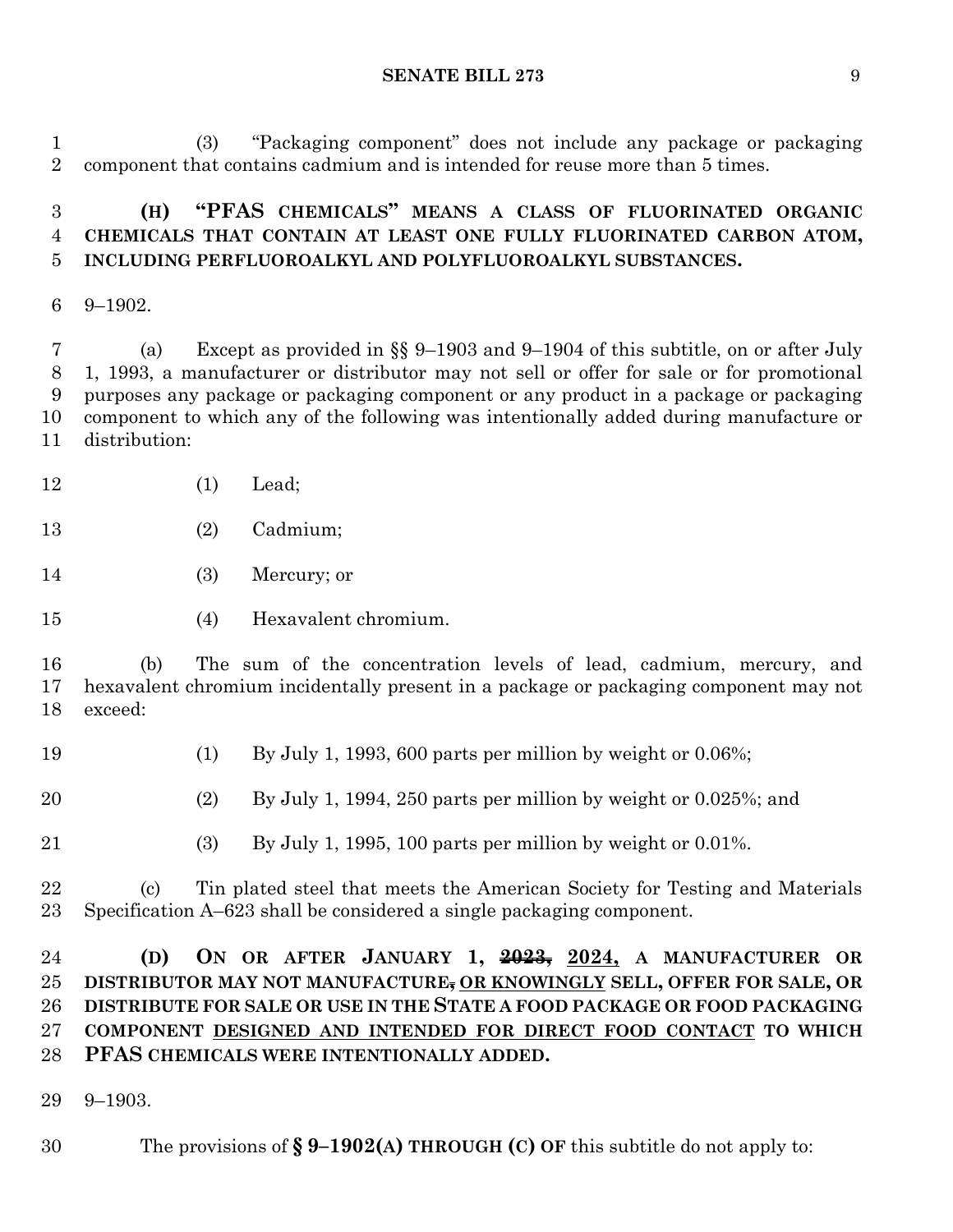(1) If it contains a code indicating the date of manufacture, a package or packaging component that was manufactured prior to July 1, 1993; (2) Until July 1, 1997, a package and packaging component that would not exceed the concentration levels set forth in § 9–1902 of this subtitle but for the addition of recycled materials; (3) A package or packaging component conditionally exempt under § 9–1904 of this subtitle; and (4) Any alcoholic beverage bottled before October 1, 1992. 9–1904. (a) A manufacturer or distributor of a package or packaging component may submit to the Department an application for a conditional exemption from the provisions of **§ 9–1902(A) THROUGH (C) OF** this subtitle. (b) On the written application of a manufacturer or distributor, the Department may grant a conditional exemption if the Department finds that: (1) In order to comply with a health or safety requirement of federal law, lead, cadmium, mercury, or hexavalent chromium have been added to the package or packaging component in the manufacturing, forming, printing, or distribution process; or (2) The regulated substance is essential to the protection, safe handling, or function of the package contents. (c) A conditional exemption granted under this section: (1) Expires 2 years after the date the Department grants the exemption; and

- (2) If the manufacturer or distributor meets the criteria under subsection (b) of this section, may be renewed for additional periods of 2 years.
- 9–1905.
- (a) To enforce the provisions of this subtitle, the Department may:

 (1) Notify a manufacturer that there are grounds for suspecting that a package or packaging component produced by the manufacturer may not be in compliance with the provisions of this subtitle; and

 (2) Request the manufacturer to certify that the package or packaging component is in compliance**, INCLUDING BY REQUESTING THE MANUFACTURER'S**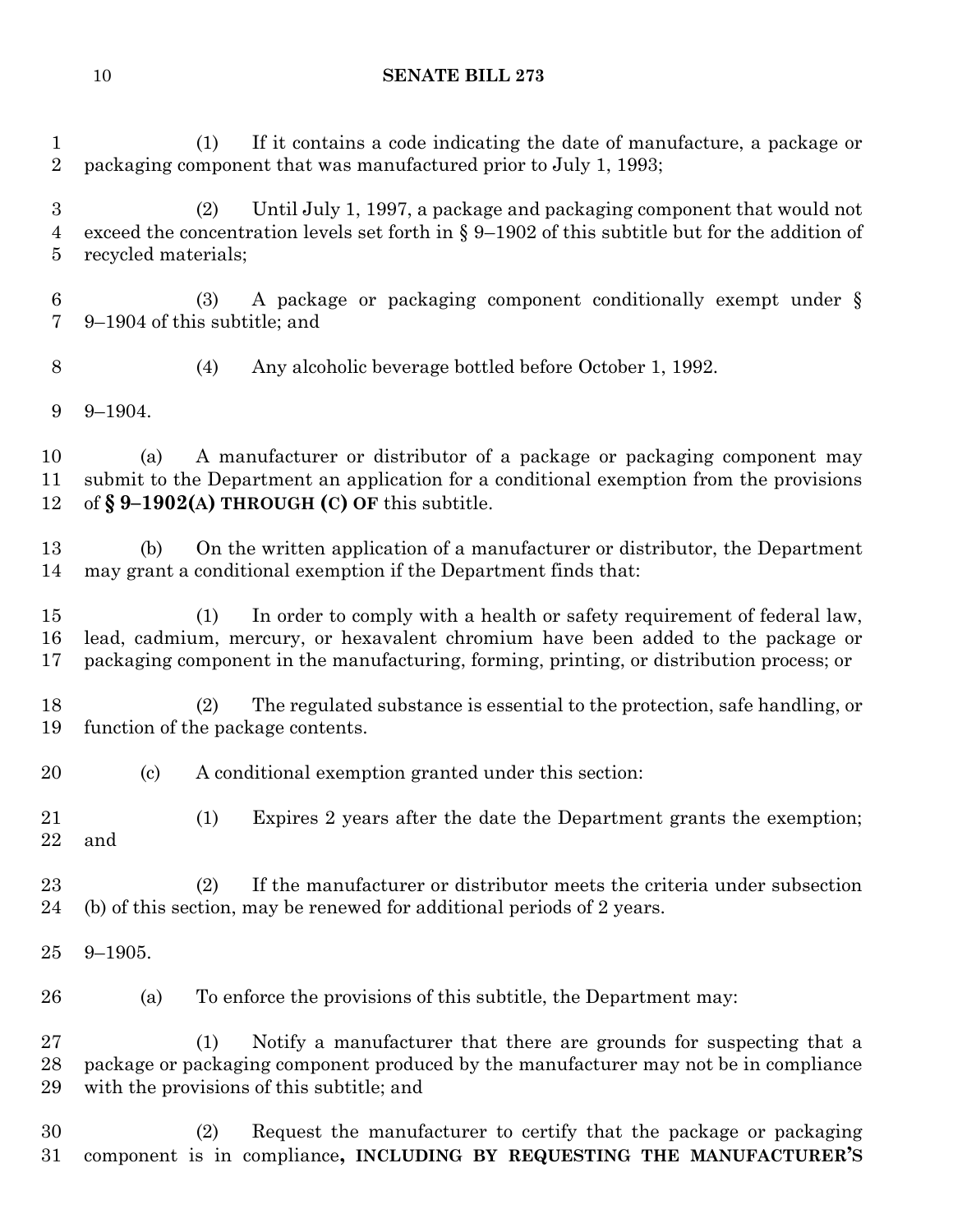**CERTIFICATE OF COMPLIANCE ESTABLISHED UNDER SUBSECTION (C) OF THIS SECTION**.

 (b) If the manufacturer certifies that the package or packaging component is exempt under § 9–1903 of this subtitle, the manufacturer shall identify the specific basis on which the exemption is claimed.

 **(C) (1) A MANUFACTURER OR DISTRIBUTOR THAT MANUFACTURES, SELLS, OFFERS FOR SALE, OR DISTRIBUTES FOR USE IN THE STATE A FOOD PACKAGE OR FOOD PACKAGING COMPONENT SHALL ESTABLISH A CERTIFICATE OF COMPLIANCE TO ATTEST THAT THE FOOD PACKAGE OR FOOD PACKAGING COMPONENT IS IN COMPLIANCE WITH THE REQUIREMENTS OF § 9–1902(D) OF THIS SUBTITLE.**

 **(2) WITHIN 30 DAYS AFTER A REQUEST BY THE DEPARTMENT, A MANUFACTURER SHALL PROVIDE THE CERTIFICATE OF COMPLIANCE ESTABLISHED UNDER PARAGRAPH (1) OF THIS SUBSECTION TO THE DEPARTMENT.**

 **[**(c)**] (D)** If the manufacturer **OR DISTRIBUTOR** fails to certify that the package or packaging component is in compliance or is exempt, the Department may seek an injunction under § 9–1906 of this subtitle to require the manufacturer **OR DISTRIBUTOR** to withdraw the package or packaging component in question from sale or promotional use within the State.

### SECTION 2. AND BE IT FURTHER ENACTED, That:

 (a) On or before December 31, 2022, the Department of the Environment shall 22 report to the General Assembly, in accordance with  $\S$  2–1257 of the State Government Article, on:

 (1) the location and results of any testing for PFAS chemicals, as defined in § 6–1601 of the Environment Article, that the Department has conducted on waters of the State;

 (2) any plan the Department has for further testing for PFAS chemicals in waters of the State; and

 (3) any plan the Department has for remediation and public education in areas where the water has been found to be contaminated by PFAS chemicals.

 (b) On or before December 31, 2023, the Department of the Environment and the Maryland Department of Health jointly shall prepare, in coordination with other relevant State agencies, the federal government, local governments, and the public, and submit to the General Assembly, in accordance with § 2–1257 of the State Government Article, a PFAS Action Plan to identify strategies, actions, and funding alternatives to: